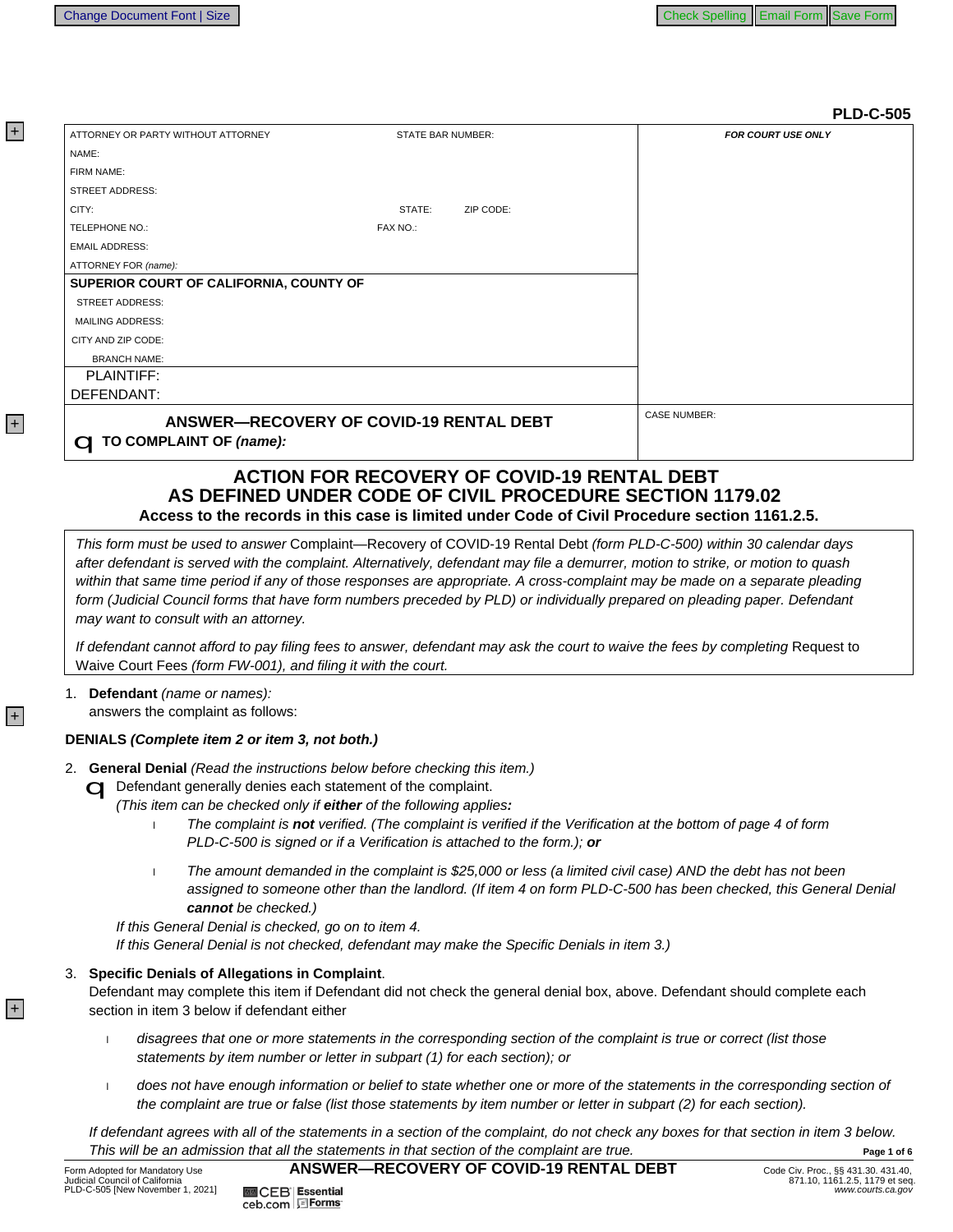**PLD-C-505** 

| - - - -<br>ום<br>۱N<br> | NUMBER:<br>:AS |
|-------------------------|----------------|
| ำ⊩<br>ΔN<br>- I– NII    |                |

## 3. a. Introductory Allegations (items 2-4 on form PLD-C-500)

(1) C Defendant denies the following statements in the section of the complaint titled Introductory Allegations (write the item number of any items in that section of form PLD-C-500 that defendant disagrees with, or explain why defendant disagrees):

 $+$ 

+

 $|+|$ 

(2) C Defendant has no information or belief as to whether the following items in the section titled Introductory Allegations are true, so denies them (write the item number of any items in that section of form PLD-C-500 that defendant denies on this basis):

- b. Allegations About COVID-19 Rental Debt (items 5 and 6 on form PLD-C-500)
	- (1) < Defendant denies the following statements in the section of the complaint titled Allegations About COVID-19 Rental Debt (write the item number of any items in that section of form PLD-C-500 that defendant disagrees with, or explain why defendant disagrees):

(2) C Defendant has no information or belief as to whether the following items in the section titled Allegations About COVID-19 Rental Debt are true, so denies them (write the item number of any items in that section of form PLD-C-500 that defendant denies on this basis):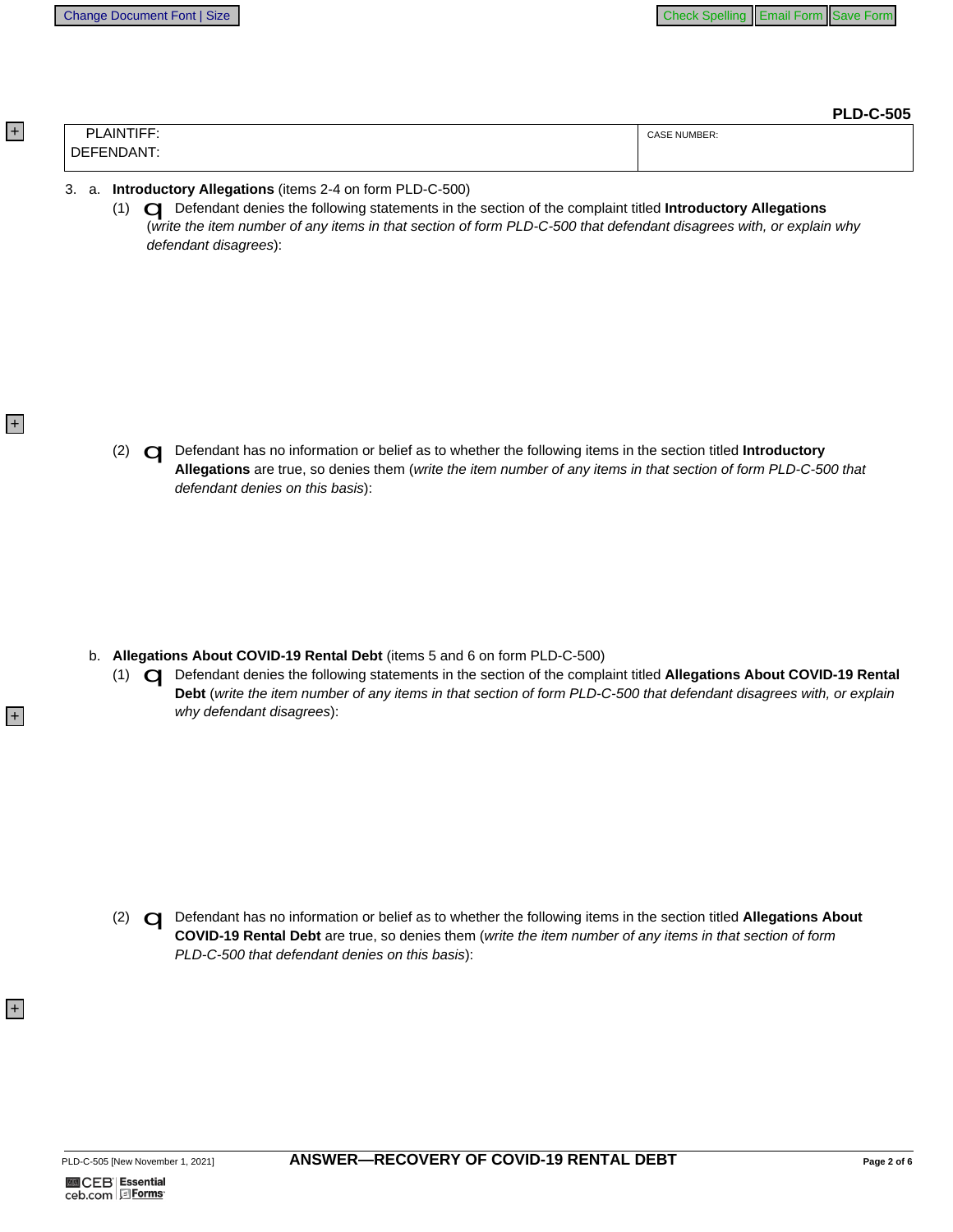$+$ 

 $|+|$ 

 $\left| + \right|$ 

 $\left| + \right|$ 

**PLD-C-505** 

|                            | .                   |
|----------------------------|---------------------|
| LAINTIF <sup>F</sup><br>ום | <b>CASE NUMBER:</b> |
| DEFENDANT:                 |                     |

## 3. c. Allegations About Rental Assistance (items 7 and 8 on form PLD-C-500)

(1) C Defendant denies the following statements in the section of the complaint titled Allegations About Rental Assistance (write the item number of any items in that section of form PLD-C-500 that defendant disagrees with, or explain why defendant disagrees):

- (2) C Defendant has no information or belief as to whether the following items in the section titled Allegations About Rental Assistance are true, so denies them (write the item number of any items in that section of form PLD-C-500 that defendant denies on this basis):
- d. Other Allegations (item 9 on form PLD-C-500 and any statements in Attachment 9 to the form)
	- (1) <a>
	O<br />
	Defendant denies the following statements in the section of the complaint titled Other Allegations or in Attachment 9 to the complaint (write the item number or letter of any items in that section of form PLD-C-500 or in Attachment 9 that defendant disagrees with, or explain why defendant disagrees. If more room is needed, use form MC-025.) Response is provided on form MC-025, titled as Attachment 3d.
	- (2) C Defendant has no information or belief as to whether the following items in the section titled Other Allegations or in Attachment 9 are true, so denies them (write the item number or letter of any items in that section of form PLD-C-500 that defendant denies on this basis):
- e. Demand for Judgment (item 12 on form PLD-C-500)
	- (1) C Defendant denies the following statements in the section of the complaint titled Demand for Judgment (write the item number or letter of any items in that section of form PLD-C-500 that defendant disagrees with, or explain why defendant disagrees):
	- (2) C Defendant has no information or belief as to whether the following items in the section titled Demand for Judgment are true, so denies them (write the item number or letter of any items that defendant denies on this basis):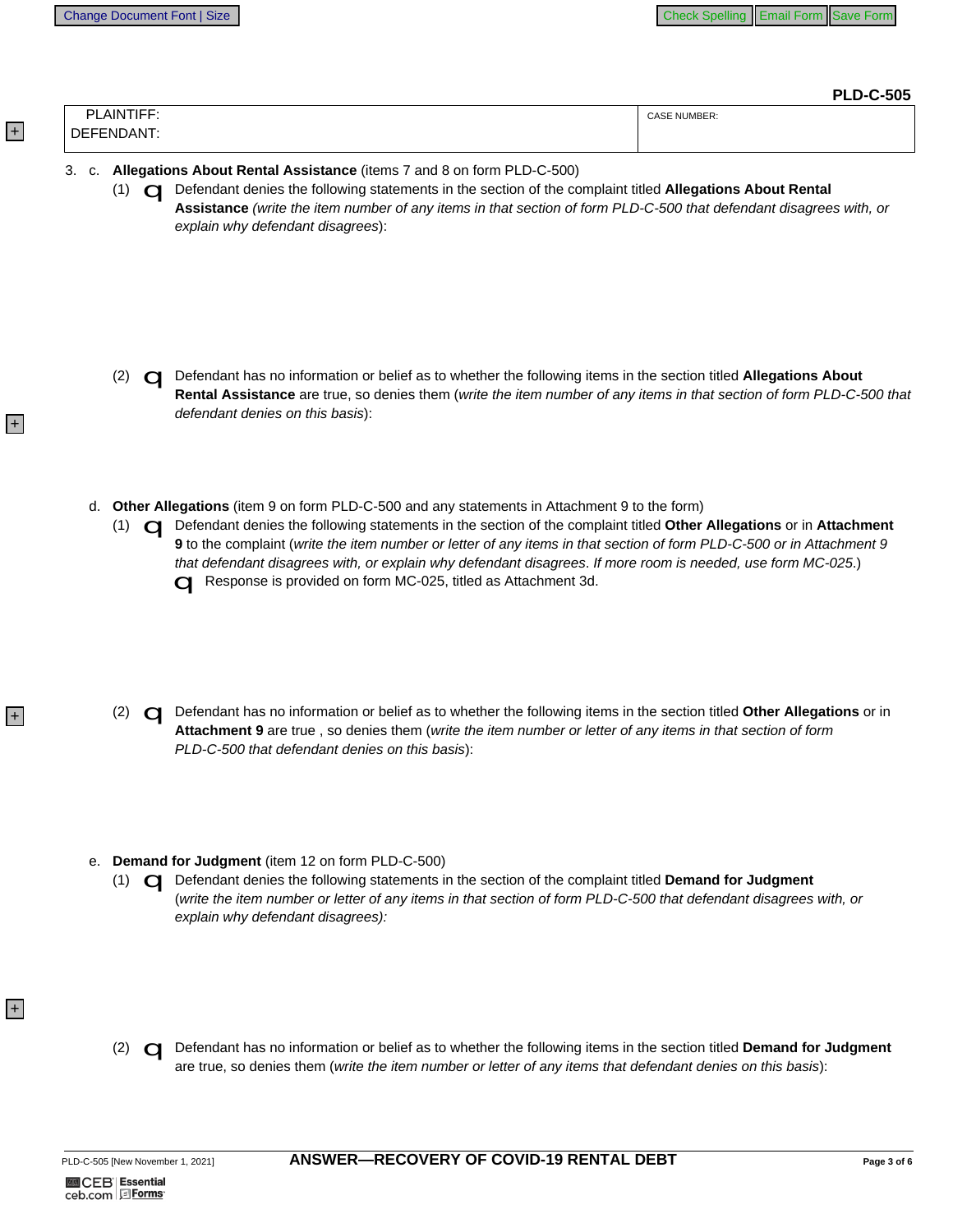**PLD-C-505** 

|                       | . == <del>.</del>   |
|-----------------------|---------------------|
| <b>LAINTIFF</b><br>ים | <b>CASE NUMBER:</b> |
| DEFENDANT:            |                     |
|                       |                     |

## 4. Defenses and Objections

 $|+|$ 

 $\left| + \right|$ 

 $\left| + \right|$ 

(Check all that apply. NOTE: For each box checked, defendant must state any additional facts needed to support it in item 4m or, if more room is needed, on form MC-025. The parties may disagree about the amount of rent that is owed for various reasons. Read more about these reasons in the California Department of Real Estate's quide at https://landlordtenant.dre.ca.gov/resources/ quidebook/index.html in the "Living in the Rental Unit" and "Dealing with Problems" sections.)

- a. **O Defendant delivered to the landlord one or more declarations of COVID-19-related financial distress and (check any that** apply)
	- (1) <a>
	(1)<br />
	the amount demanded includes late fees on rent or other financial obligations due between March 1, 2020, and September 30, 2021 (Civ. Code, § 1942.9);
	- $(2)$   $\Box$ the amount demanded includes fees for services and the fees that were increased between March 1, 2020, and September 30, 2021, or had not been charged before (Civ. Code, § 1942.9).
- b. **Q** Defendant has completed an application for government rental assistance for part or all of the amount demanded, which is still pending, and (check one)
	- (1) <a>I a copy of the notification from the government rental assistance program that a completed application was submitted is attached, marked as Attachment 4h.
	- (2) < defendant does not have a copy of a notification, but the application was completed with the following government rental assistance program: (name of program):

```
(date completed):
(application number):
```
- c. < The landlord refused to obtain rental assistance from the governmental rental assistance program that applied to the housing for which rent or other financial obligations is demanded, even though tenant met all eligibility requirements. (Code Civ. Proc., § 871.10(b).)
- d. <a>
C<br />
Plaintiff was assigned debt in violation of Civil Code section 1788.66 because defendant's household income is at or below 80 percent of the area median income for the 2020 or 2021 calendar year.
- e. <a>
The amount of attorneys' fees requested by plaintiff is more than permitted by law for cases for recovery of COVID-19 rental debt. (Code Civ. Proc., § 871.11.)
- O The amount demanded includes amounts that a third party offered to pay, but which the landlord did not accept. (Civ. f. Code, § 1947.3; Gov. Code, § 12955.)
- O Defendant vacated the premises and does not owe rent after (date): g.
- h. **O** The amount demanded should be reduced because the landlord breached the warranty to provide habitable premises.
- O The amount demanded includes amounts that the defendant spent to make needed repairs and properly deducted from i. the rent, but for which the landlord did not give proper credit.
- j. < The amount demanded includes the security deposit that the landlord improperly withheld after the lease or rental agreement was terminated.
- k. **O** The amount demanded is in violation of law because the landlord improperly raised the rent in violation of state law or a local rent control ordinance. (If a local ordinance, provide name of locality and ordinance number):
- Of Other defenses or objections. (Describe briefly, and state facts to support them either here or in item m. Include any I. additional reasons why any claims raised in item 9 or Attachment 9 to form PLD-C-500 should be denied. If more space is needed, check box below and use form MC-025.)

Of Other defenses and objections are provided on form MC-025, titled as Attachment 4/.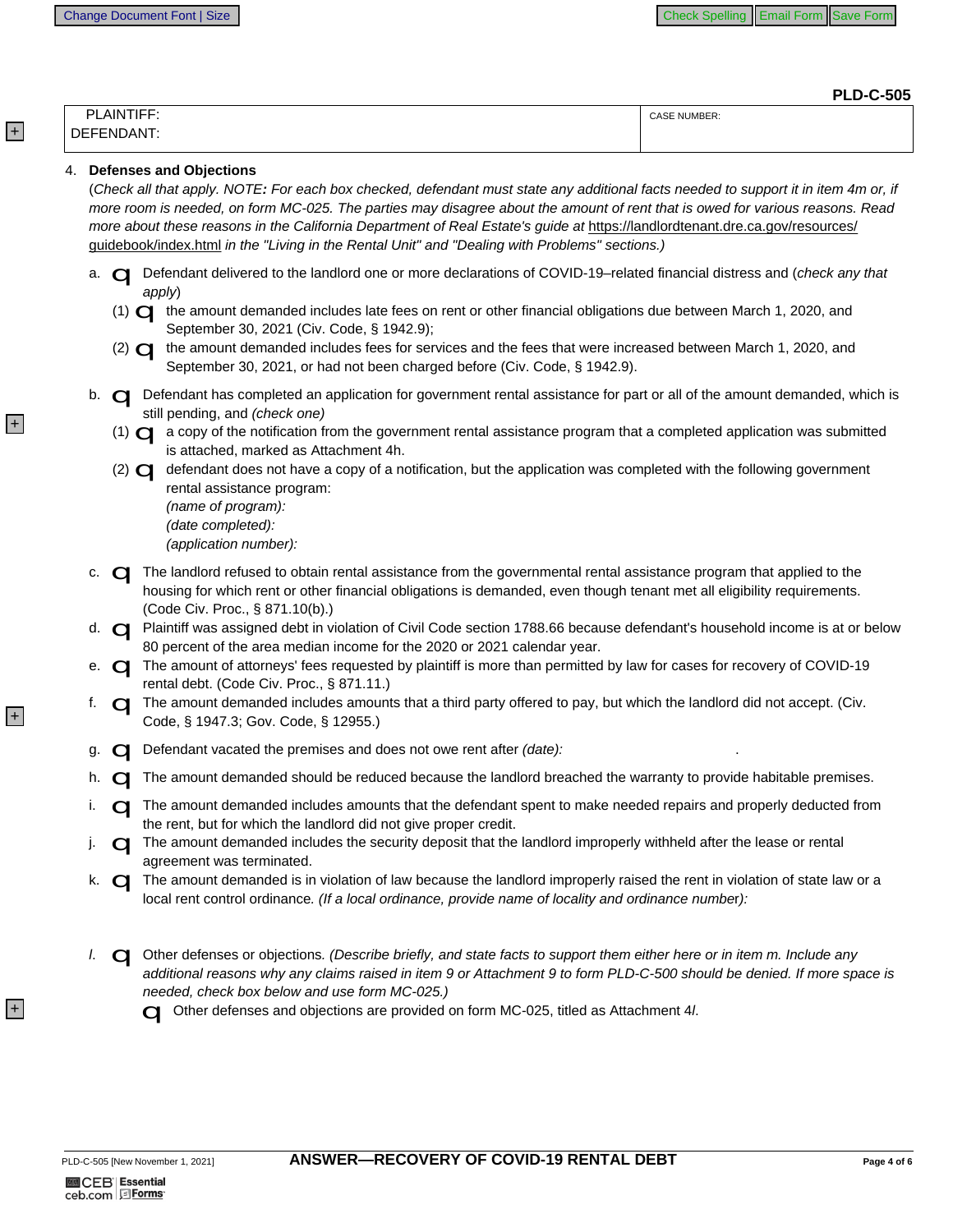**PLD-C-505** 

|    | <b>AINTIFF</b><br>ום                       | T NUMBER:<br>CASE |
|----|--------------------------------------------|-------------------|
| DF | $\overline{\phantom{0}}$<br>14 N.I<br>- ND |                   |

4. m. C Additional Facts. (Provide facts supporting each item checked as needed, either below or, if more space is needed, check box below and use form MC-025.)

G Facts are provided on form MC-025, titled as Attachment 4m.

5. **Q Other statements** (specify below or, if more room is needed, check box below and use form MC-025):<br> **Q** Other statements are on form MC-025, titled as Attachment 5.

 $+$ 

 $+$ 

 $|+|$ 

+